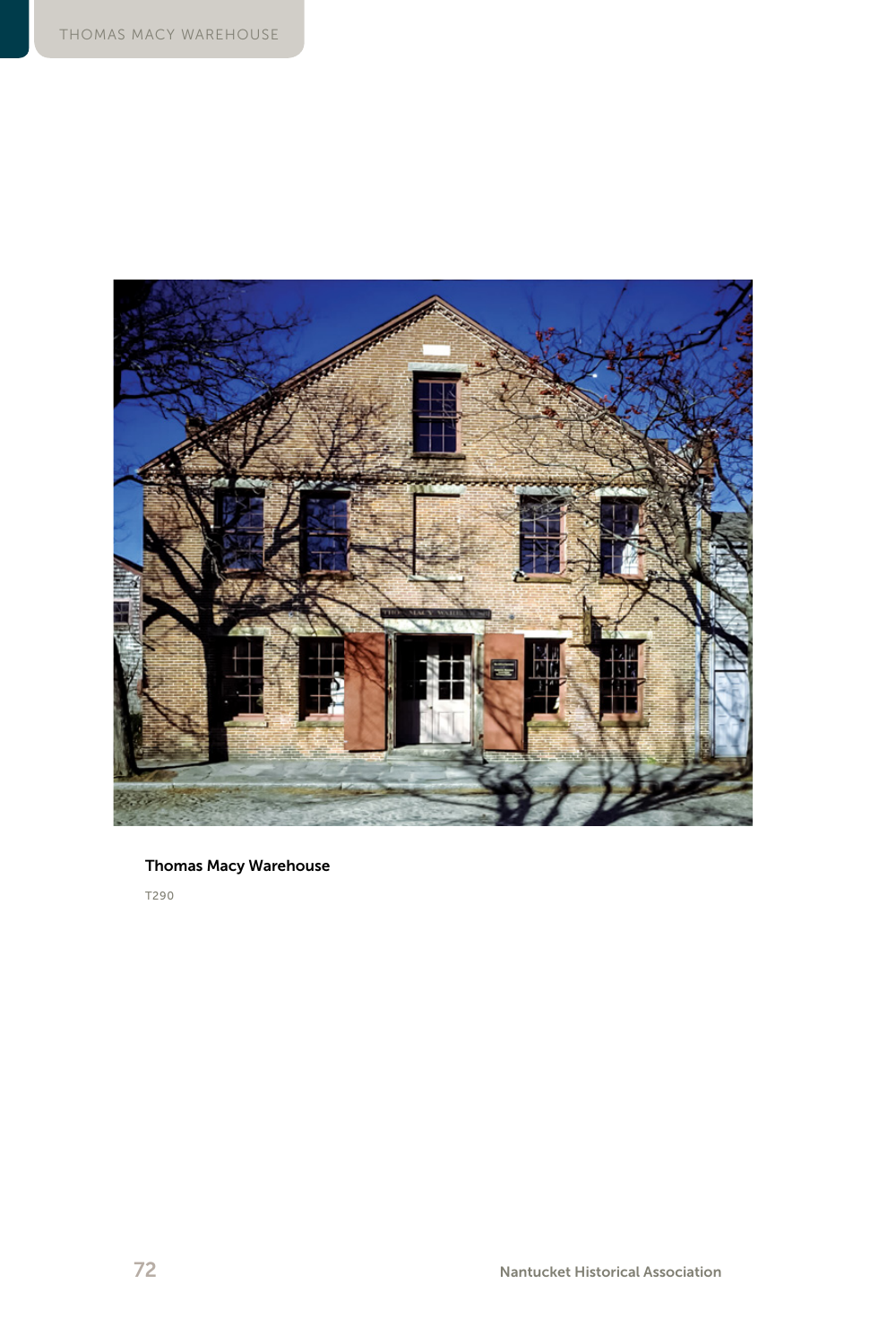# Thomas Macy Warehouse

Nantucket's wharves were a bustling center of activity during the age of sail, where whaleships and trading vessels loaded and unloaded their wares and fitted out for voyages.

All manner of items and equipment, including casks of oil, ships' supplies, lumber, and general merchandise was trundled down the wharves for storage in nearby warehouses. Thomas Macy, a prominent whale-oil merchant with interprominent whale-oil merchant with inter-<br>ests in whaleships and spermaceti-candle<br>N. Beach St. Cornish St. 200 manufacturing (whose residence at 99 Main Street is also a Nantucket Historical Main Street is also a Nantucket Historical<br>Association property), built this ware-<br>house during the spate of robuilding that Association property), built this ware-<br>house during the spate of rebuilding that house during the spate of rebuilding that<br>took place after the Great Fire of 1846 consumed the wharves and commercial heart of town. Heeding the cautionary<br>tale of that conflagration. Macy chose to heart of town. Heeding the cautionary<br>tale of that conflagration, Macy chose to<br>huild this impressive example of Creek build this impressive example of Greek Revival industrial architecture of brick, with granite sills and lintels defining the with granite sills and lintels defining the<br>windows. It was strategically located at the very center of Nantucket's active waterfront. ds<br>:er active<br> $\overline{a}$ n,<br>xa<br>te Ash Ln. onar CLIFF RD. BIKE PATH renouses. Thor

#### ADDRESS

12 Straight Wharf

## **CONSTRUCTED** 1846

**MISTANCE FROM** WHALING MUSEUM .2 miles Easton Street Swain St.

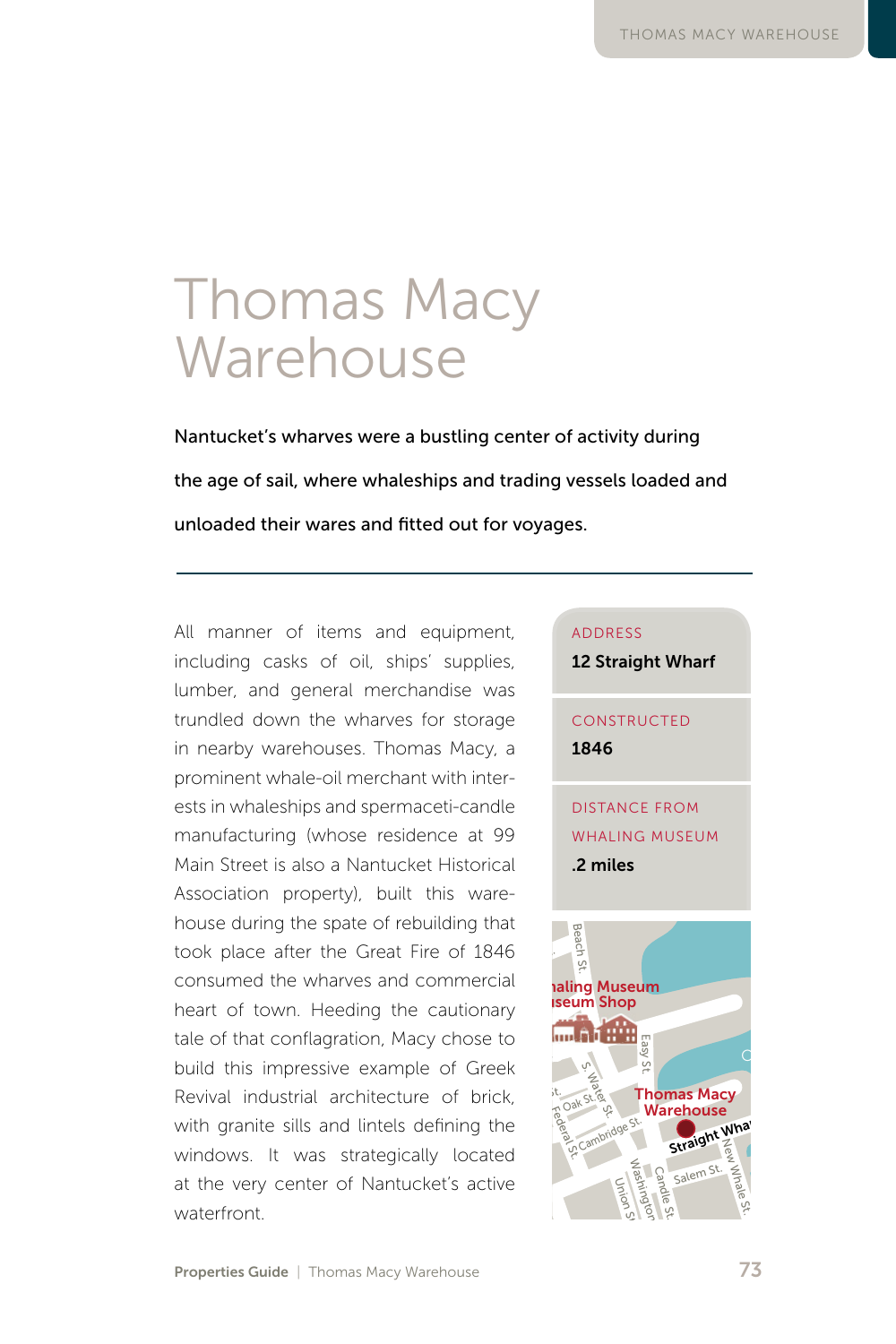

## Historic American Buildings Survey drawings of north and south elevations of the Thomas Macy Warehouse

LIBRARY OF CONGRESS, PRINTS AND PHOTOGRAPHS DIVISION, HABS MA-914, SHEET 4 & 6